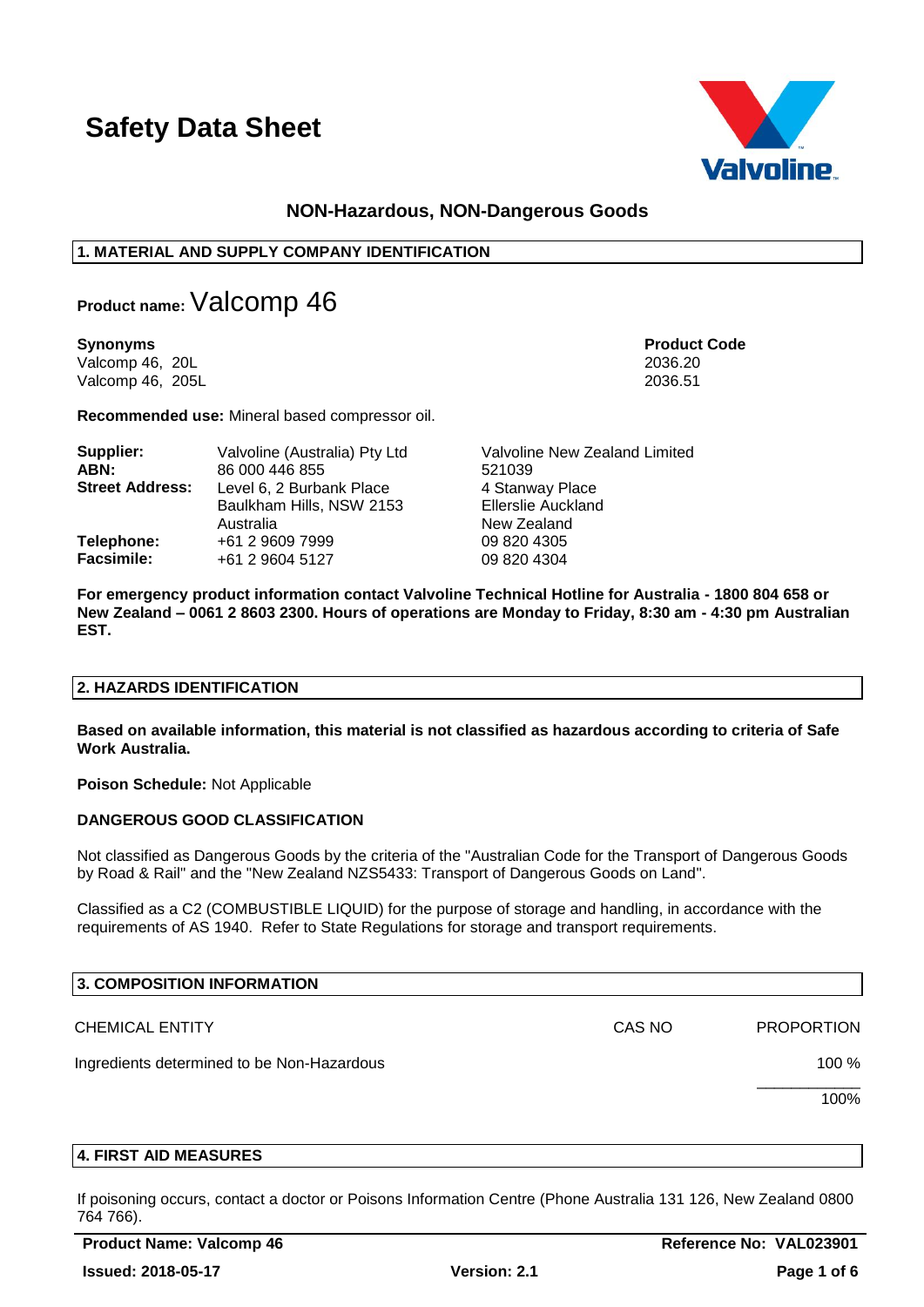

**Inhalation:** Remove victim from exposure - avoid becoming a casualty. Remove contaminated clothing and loosen remaining clothing. Allow patient to assume most comfortable position and keep warm. Keep at rest until fully recovered. Seek medical advice if effects persist.

**Skin Contact:** If skin or hair contact occurs, remove contaminated clothing and flush skin and hair with running water. If swelling, redness, blistering or irritation occurs seek medical assistance.

**Eye contact:** If in eyes wash out immediately with water. In all cases of eye contamination it is a sensible precaution to seek medical advice.

**Ingestion:** Rinse mouth with water. If swallowed, do NOT induce vomiting. Give a glass of water to drink. Never give anything by the mouth to an unconscious patient. If vomiting occurs give further water. Seek medical advice.

**PPE for First Aiders:** Wear safety shoes, overalls, gloves, safety glasses. Available information suggests that gloves made from nitrile rubber should be suitable for intermittent contact. However, due to variations in glove construction and local conditions, the user should make a final assessment. Always wash hands before smoking, eating, drinking or using the toilet. Wash contaminated clothing and other protective equipment before storing or re-using.

**Notes to physician:** Treat symptomatically.

#### **5. FIRE FIGHTING MEASURES**

**Hazchem Code:** Not applicable.

**Suitable extinguishing media:** If material is involved in a fire use water fog (or if unavailable fine water spray), alcohol resistant foam, standard foam, dry agent (carbon dioxide, dry chemical powder).

**Specific hazards:** Combustible liquid.

**Fire fighting further advice:** On burning or decomposing may emit toxic fumes. Fire fighters to wear selfcontained breathing apparatus and suitable protective clothing if risk of exposure to vapour or products of combustion or decomposition.

# **6. ACCIDENTAL RELEASE MEASURES**

#### **SMALL SPILLS**

Wear protective equipment to prevent skin and eye contamination. Avoid inhalation of vapours or dust. Wipe up with absorbent (clean rag or paper towels). Collect and seal in properly labelled containers or drums for disposal.

#### **LARGE SPILLS**

Clear area of all unprotected personnel. Slippery when spilt. Avoid accidents, clean up immediately. Wear protective equipment to prevent skin and eye contamination and the inhalation of vapours. Work up wind or increase ventilation. Contain - prevent run off into drains and waterways. Use absorbent (soil, sand or other inert material). Collect and seal in properly labelled containers or drums for disposal. If contamination of crops, sewers or waterways has occurred advise local emergency services.

#### **Dangerous Goods - Initial Emergency Response Guide No:** Not applicable

| 7. HANDLING AND STORAGE |  |  |
|-------------------------|--|--|
|                         |  |  |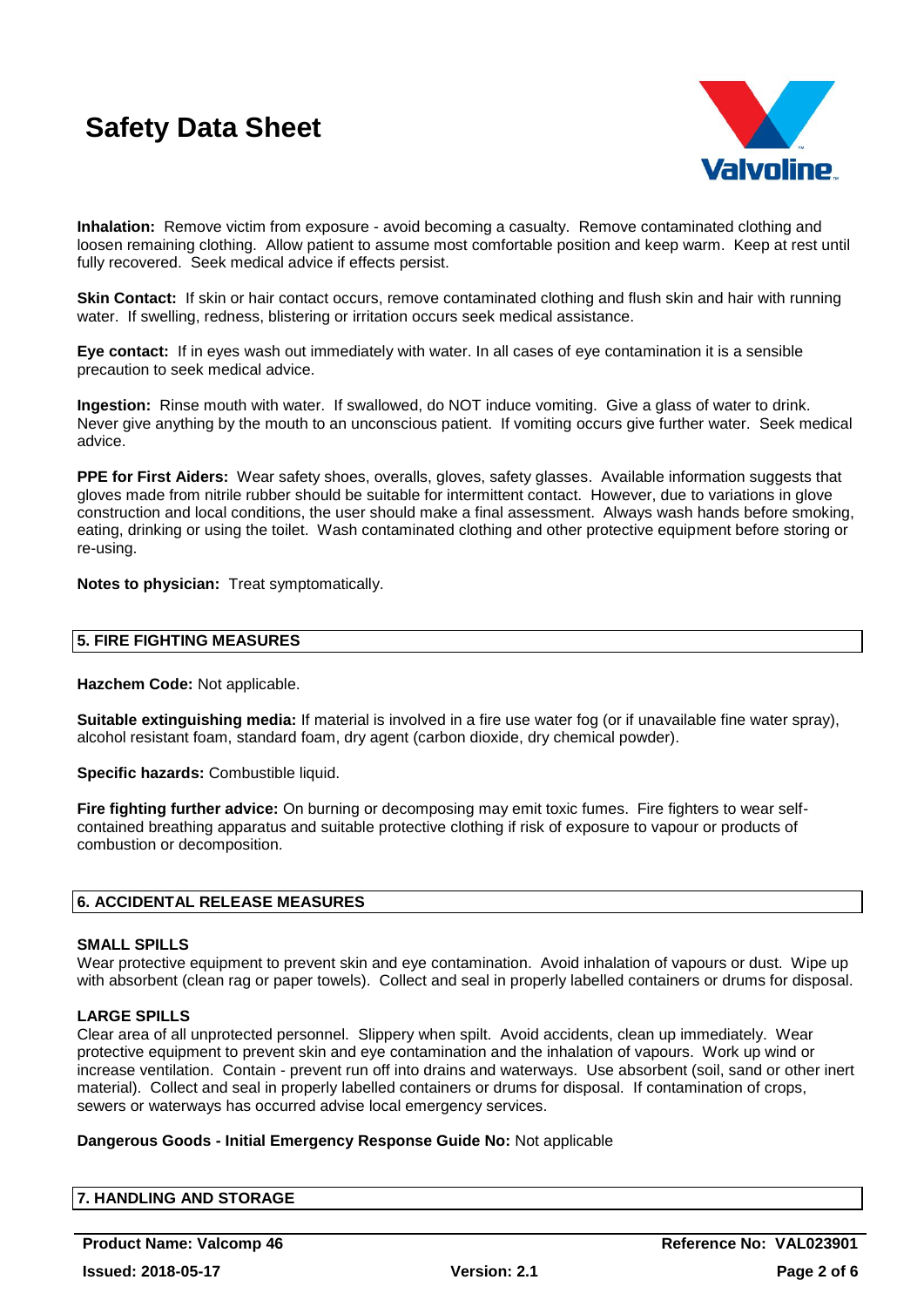

**Handling:** Avoid eye contact and repeated or prolonged skin contact. Avoid inhalation of vapour, mist or aerosols.

**Storage:** Store in a cool, dry, well-ventilated place and out of direct sunlight. Store away from foodstuffs. Store away from incompatible materials described in Section 10. Store away from sources of heat and/or ignition. Keep container standing upright. Keep containers closed when not in use - check regularly for leaks.

Classified as a C2 (COMBUSTIBLE LIQUID) for the purpose of storage and handling, in accordance with the requirements of AS 1940. Refer to State Regulations for storage and transport requirements.

#### **8. EXPOSURE CONTROLS / PERSONAL PROTECTION**

**National occupational exposure limits:**

|                           | TWA        |             | <b>STEL</b> |       | <b>NOTICES</b> |
|---------------------------|------------|-------------|-------------|-------|----------------|
|                           | ppm        | mg/m3       | ppm         | mg/m3 |                |
| Oil mist, refined mineral | $\sim 100$ | $\mathbf b$ | $\sim$      |       |                |

As published by Safe Work Australia.

TWA - The time-weighted average airborne concentration over an eight-hour working day, for a five-day working week over an entire working life.

STEL (Short Term Exposure Limit) - the average airborne concentration over a 15 minute period which should not be exceeded at any time during a normal eight-hour workday.

These Exposure Standards are guides to be used in the control of occupational health hazards. All atmospheric contamination should be kept to as low a level as is workable. These exposure standards should not be used as fine dividing lines between safe and dangerous concentrations of chemicals. They are not a measure of relative toxicity.

If the directions for use on the product label are followed, exposure of individuals using the product should not exceed the above standard. The standard was created for workers who are routinely, potentially exposed during product manufacture.

**Biological Limit Values:** As per the "National Model Regulations for the Control of Workplace Hazardous Substances (Safe Work Australia)" the ingredients in this material do not have a Biological Limit Allocated.

**Engineering Measures:** Ensure ventilation is adequate to maintain air concentrations below Exposure Standards. Use only in well ventilated areas. Use with local exhaust ventilation or while wearing appropriate respirator.

# **Personal Protection Equipment:** SAFETY SHOES, OVERALLS, GLOVES, SAFETY GLASSES.

Personal protective equipment (PPE) must be suitable for the nature of the work and any hazard associated with the work as identified by the risk assessment conducted.

Wear safety shoes, overalls, gloves, safety glasses. Available information suggests that gloves made from nitrile rubber should be suitable for intermittent contact. However, due to variations in glove construction and local conditions, the user should make a final assessment. Always wash hands before smoking, eating, drinking or using the toilet. Wash contaminated clothing and other protective equipment before storing or re-using.

**Hygiene measures:** Keep away from food, drink and animal feeding stuffs. When using do not eat, drink or smoke. Wash hands prior to eating, drinking or smoking. Avoid contact with clothing. Avoid eye contact and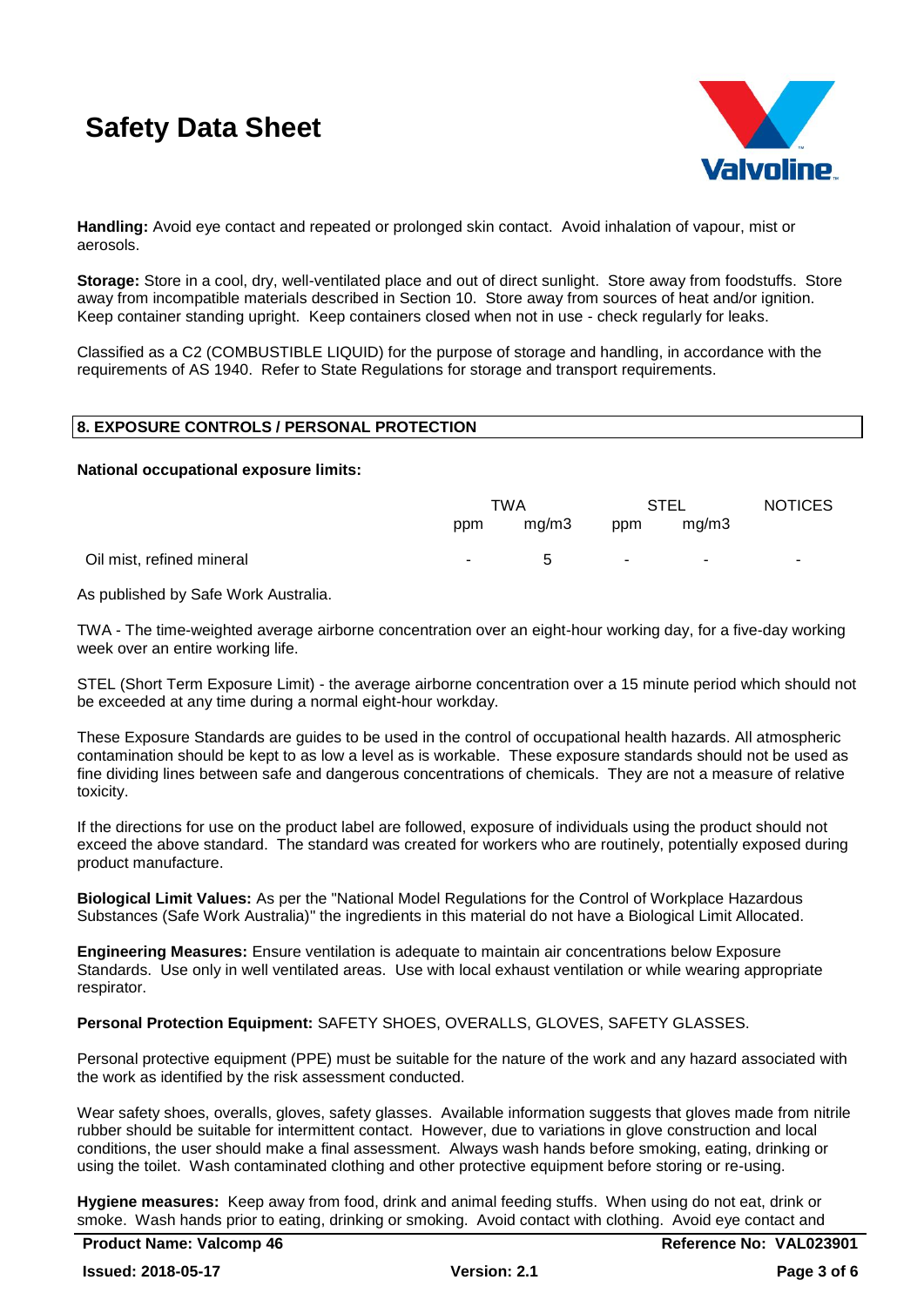

repeated or prolonged skin contact. Avoid inhalation of vapour, mist or aerosols. Ensure that eyewash stations and safety showers are close to the workstation location.

# **9. PHYSICAL AND CHEMICAL PROPERTIES**

| Form:   | Liquid      |
|---------|-------------|
| Colour: | Clear amber |

**Solubility:** Insoluble in water **Specific Gravity:**  $\leq 1.0$ **Relative Vapour Density (air=1):** N Av **Vapour Pressure (20 °C):** N Av **Flash Point (°C):** >150 **Flammability Limits (%):** N Av **Autoignition Temperature (°C):** N Av **Melting Point/Range (°C):** N Av **Boiling Point/Range (°C):** >250 **pH:** N App **Viscosity:** N Av **Total VOC (g/Litre):** N Av

> (Typical values only - consult specification sheet)  $N Av = Not available, N App = Not applicable$

# **10. STABILITY AND REACTIVITY**

**Chemical stability:** This material is thermally stable when stored and used as directed.

**Conditions to avoid:** Elevated temperatures and sources of ignition.

**Incompatible materials:** Oxidising agents.

**Hazardous decomposition products:** Oxides of carbon and nitrogen, smoke and other toxic fumes.

**Hazardous reactions:** No known hazardous reactions.

# **11. TOXICOLOGICAL INFORMATION**

No adverse health effects expected if the product is handled in accordance with this Safety Data Sheet and the product label. Symptoms or effects that may arise if the product is mishandled and overexposure occurs are:

#### **Acute Effects**

**Inhalation:** Material may be an irritant to mucous membranes and respiratory tract.

**Skin contact:** Contact with skin may result in irritation.

**Ingestion:** Swallowing can result in nausea, vomiting and irritation of the gastrointestinal tract.

**Eye contact:** May be an eye irritant.

**Acute toxicity**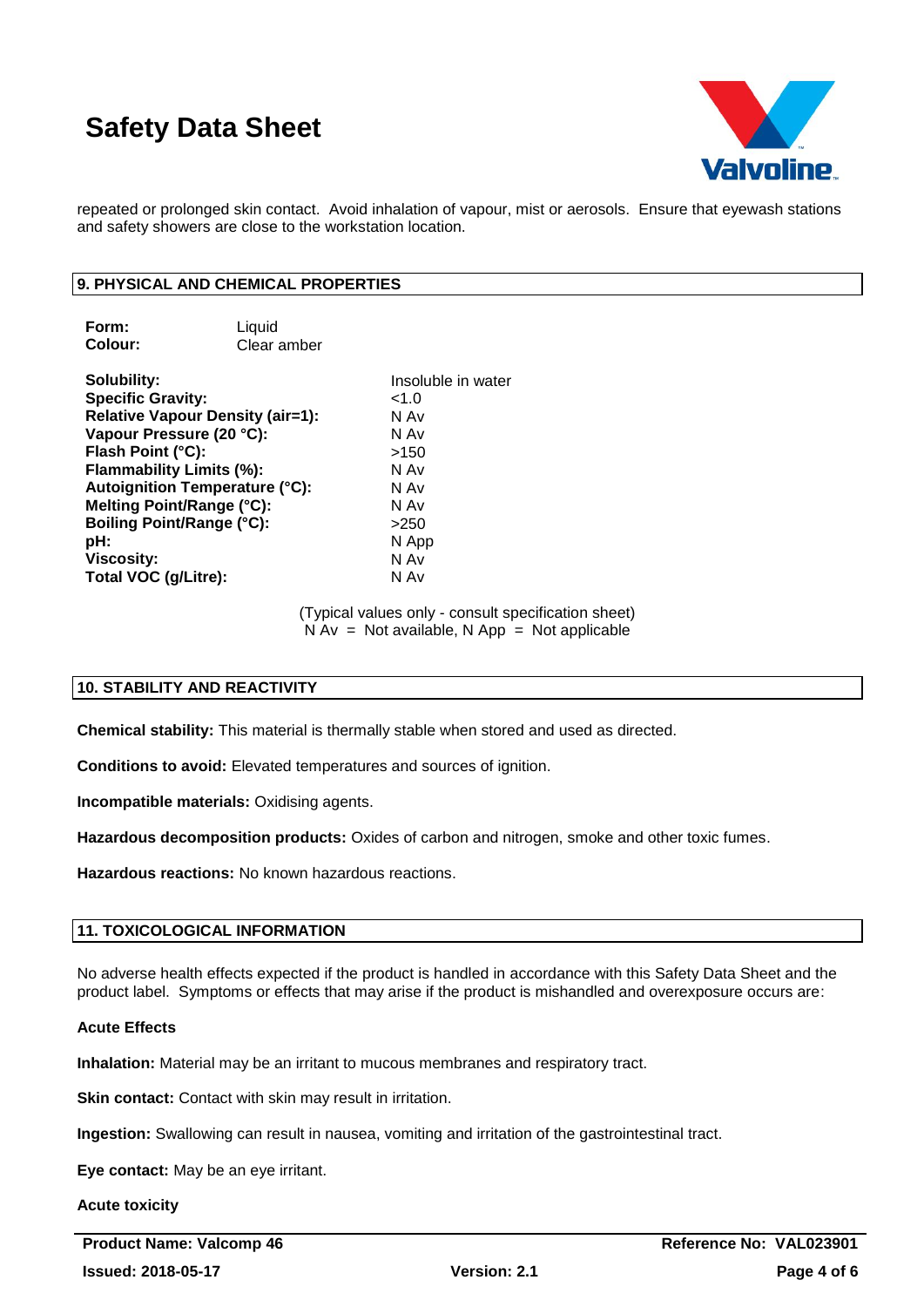

**Inhalation:** This material has been classified as non-hazardous. Acute toxicity estimate (based on ingredients): LC50 > 20.0 mg/L for vapours or LC50 > 5.0 mg/L for dust and mist or LC50 > 20,000 ppm for gas

**Skin contact:** This material has been classified as non-hazardous. Acute toxicity estimate (based on ingredients): >2,000 mg/Kg bw

**Ingestion:** This material has been classified as non-hazardous. Acute toxicity estimate (based on ingredients): >2,000 mg/Kg bw

**Corrosion/Irritancy:** Eye: this material has been classified as not corrosive or irritating to eyes. Skin: this material has been classified as not corrosive or irritating to skin.

**Sensitisation:** Inhalation: this material has been classified as not a respiratory sensitiser. Skin: this material has been classified as not a skin sensitiser.

**Aspiration hazard:** This material has been classified as non-hazardous.

**Specific target organ toxicity (single exposure):** This material has been classified as non-hazardous.

#### **Chronic Toxicity**

**Mutagenicity:** This material has been classified as non-hazardous.

**Carcinogenicity:** This material has been classified as non-hazardous.

**Reproductive toxicity (including via lactation):** This material has been classified as non-hazardous.

**Specific target organ toxicity (repeat exposure):** This material has been classified as non-hazardous.

# **12. ECOLOGICAL INFORMATION**

Avoid contaminating waterways.

**Acute aquatic hazard:** This material has been classified as non-hazardous. Acute toxicity estimate (based on ingredients): >100 mg/L

**Long-term aquatic hazard:** This material has been classified as non-hazardous. Non-rapidly or rapidly degradable substance for which there are adequate chronic toxicity data available OR in the absence of chronic toxicity data, Acute toxicity estimate (based on ingredients): >100 mg/L, where the substance is not rapidly degradable and/or BCF  $<$  500 and/or log  $K_{ow}$   $<$  4.

**Ecotoxicity:** No information available.

**Persistence and degradability:** No information available.

**Bioaccumulative potential:** No information available.

**Mobility:** No information available.

# **13. DISPOSAL CONSIDERATIONS**

Persons conducting disposal, recycling or reclamation activities should ensure that appropriate personal protection equipment is used, see "Section 8. Exposure Controls and Personal Protection" of this SDS.